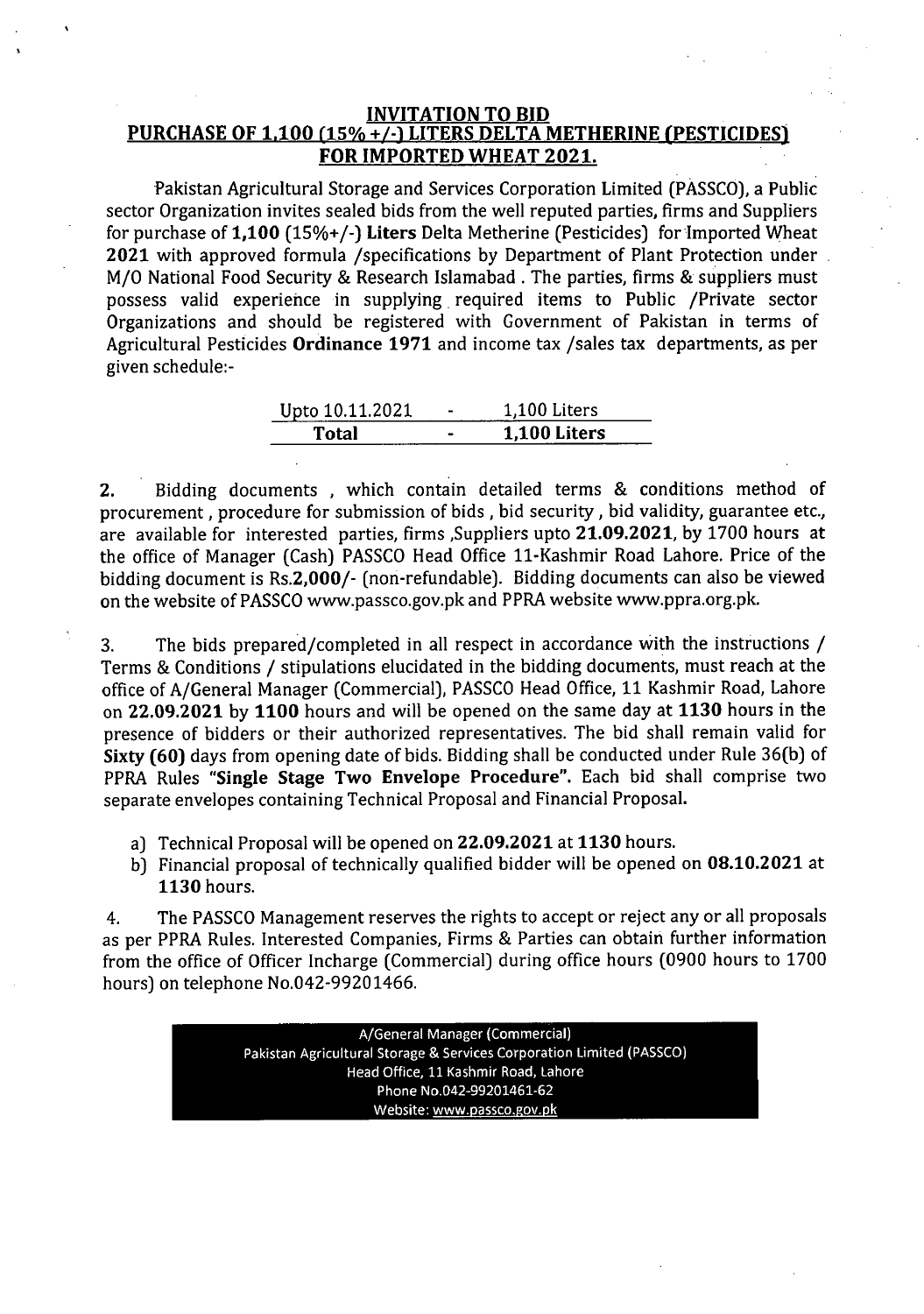# PAKISTAN AGRICULTURAL STORAGE & SERVICES CORPORATION LTD PURCHASE OF 1,100 (15% +/-) LITERS DELTA METHERINE (PESTICIDES) FOR IMPORTED WHEAT 2021, **TERMS AND CONDITIONS**

# 1, GENERAL

## 1,1 Introduction

- 1.1.1 Pakistan Agricultural Storage and Services Corporation Limited hereafter referred to as "PASSCO" desires to invite / seek bids / rates inclusive of all taxes, duties etc. from well-reputed, experienced parties, firms and Suppliers for purchase of "1,100  $(15\% +/-)$  Liters. Delta Metherine (Pesticides) for Imported Wheat 2021", deliverable at PASSCO Godowns Khanewal as per given schedule at Annex-"A"
- 1.1.2 Bidding shall be conducted under Rule 36(b) of PPRA Rules "Single Stage Two Envelope Procedure". Each bid shall comprise two separate envelopes containing financial proposal and technical proposal. All bids received shall be evaluated in the manner prescribed in the bidding documents.
- 1.1.3 Bidders will have to submit representative samples of items mentioned in Bidding Documents. Bids of those, who will not submit representative samples, shall not be entertained at all.

### INSTRUCTIONSTO THE BIDDERS

#### 1.2 Scope of Work

- 1.2.1 Procurement /Purchase of"1,100 (15 %+/-) Liters Delta Metherine (Pesticides) for Imported Wheat  $2021$ " will be made according to specifications, mentioned at Annex-A.
- 1.2.2 Bidders shall submit their bids with proper Indexing Table / Page Numbers and attach all the mandatory / required documents in Annex or Tagging format.

#### 1.3 Source of Funds

1.3.1 The procuring agency "PASSCO" will arrange needed funds to meet its cost etc., from its own resources.

#### 2. COST OF TENDERING

2.1 The company shall bear all costs associated with the preparation and submission of its documents, while PASSCO, in no case shall be responsible or liable for those costs, regardless of the conduct or outcome of the tendering process.

#### 3. CLARIFICATIONS OF TENDERING DOCUMENTS

3.1 A prospective company requiring any clarification(s) may notify to PASSCO or an Officer authorized on its behalf in writing. The PASSCO or concerned Officer authorized on its behalf will respond to any request for clarification, which is received well before approximately  $05$  working days or more to the deadline set forth for the submission of bids. Copies of PASSCO response will be forwarded to prospective companies / firms (if not already clarified in the tender document or deemed necessary for the company / firm).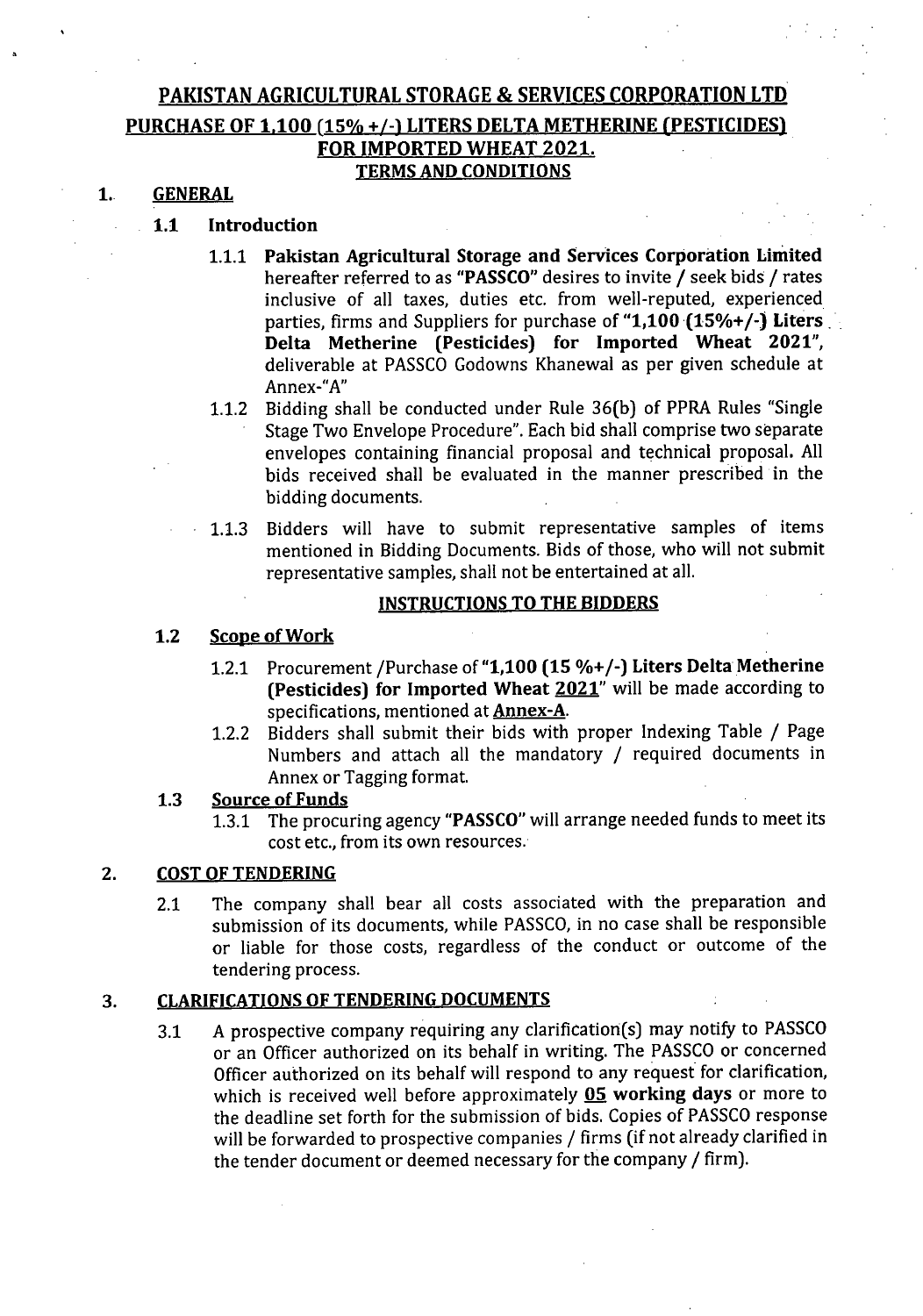### 4. **AMENDMENT OF TENDER/BIDDING DOCUMENT**

4.1 At any time prior to the deadline for submission of bids, the PASSCO may, for any reason, whether at its own initiative or in response to a clarification requested by a prospective company/firm, modify the Tender/Bidding Document by issuing addendum.

 $\mathcal{L}^{\text{max}}_{\text{max}}$ 

4.2 Any addendum thus issued shall form Integral / Eternal Part of the Tender/Bidding Document. To afford Company's / Firm's a reasonable time frame in which to take an addendum into account in preparing their bids, the PASSCOmay at its discretion extend the deadline for submission of bids.

# 5. **LANGUAGE OF DOCUMENTS**

- 5.1 Bidding Documents and related correspondence will always be in the English language.
- 5.2 The Bid should have a covering letter on printed letterhead of the firm. All pages of the Tender / bid shall be initiated / signed and shall bear official seal of the person(s) authorized to sign/endorse.
- 5.3 All relevant technical literature in English language should be attached with the bid.

#### **PRICE** 6.

- 6.1 Price / bid / offer should be quoted in Pak Rupees.
- 6.2 The bidder shall quote minimum Price / Rate for said item. The price / rate quoted should be firm, final, and clearly written/typed without any ambiguity.
- 6.3 The bid price should include all the government taxes, as per prevailing taxation rates of Provincial / Federal Governments etc. (e.g., GST, Income Tax, Withholding Tax etc.).
- 6.4 The price / bid offer shall remain the same till completion of contract.
- 6.5 The bidder shall deem to have obtained all related information as to the requirements thereto which may affect the bid offer / price / rate if required.

#### **7. BID SECURITY / EARNEST MONEY**

- 7.1 The bidder shall furnish an Earnest Money equivalent to 2% of the total value of Bid in the form of Demand Draft/ Pay Order/Banker's Cheque in favour of PASSCO. Cash Cheque /Call Deposit Receipt (CDR) /Security Deposit Receipt (SDR) will not be accepted as Earnest Money.
- 7.2 Any bid not accompanied by an acceptable bid security shall stand liable to be rejected by the PASSCO as non-responsive.
- 7.3 The Bid Securities / Earnest Money of the unsuccessful bidders will be returned upon award of contract to the successful bidder or on expiry of validity of bid whichever expires earlier. The bid securities of bidders can be returned earlier if supported by a formal request on Company's letterhead duly signed.
- 7.4 The bid security of the successful bidder will be converted to performance security for completion of 7% required performance money.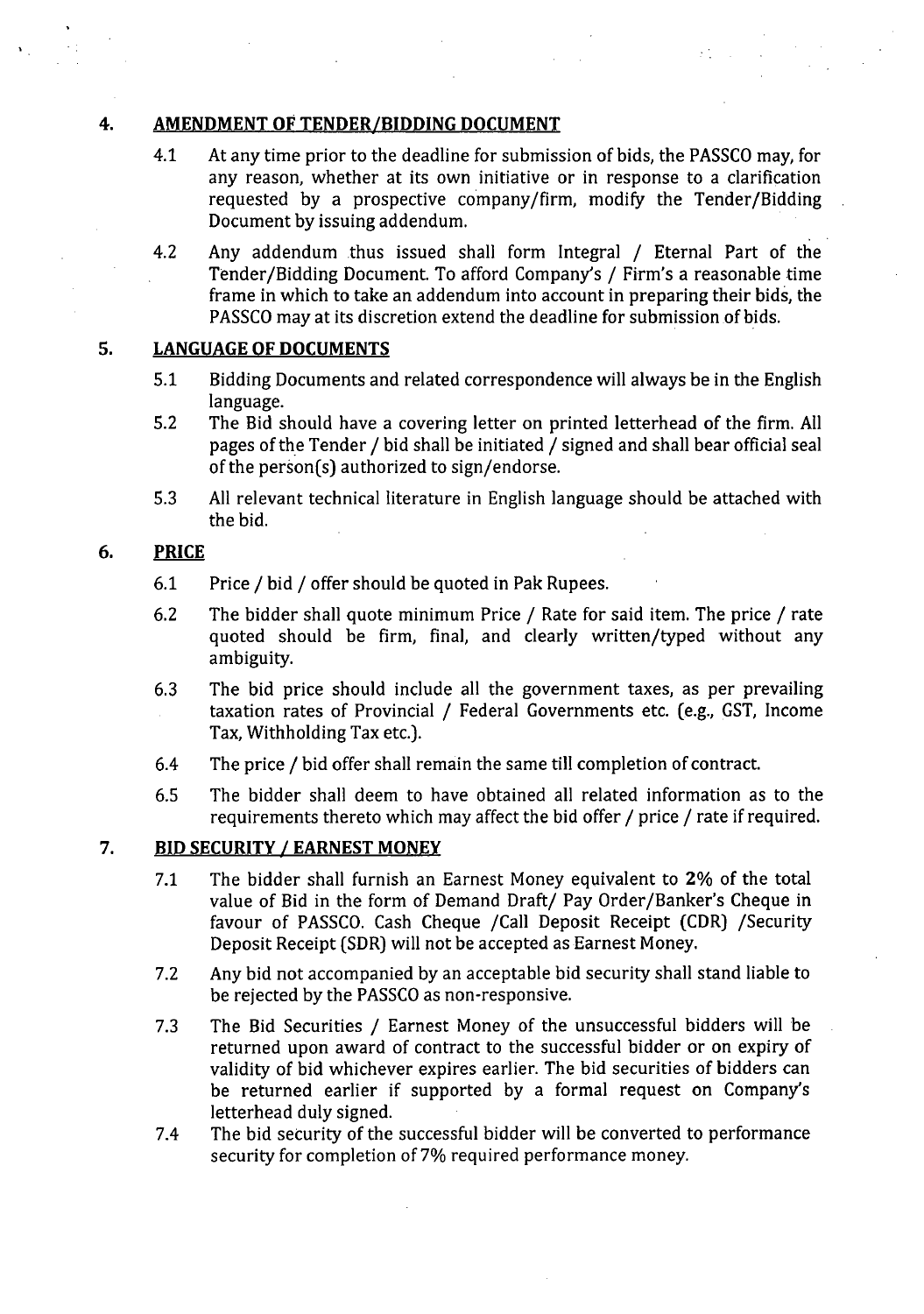# 7.5 The Bid Security / Earnest Money may be forfeited / confiscated:

- i. If a bidder withdraws his bid during the period of bid validity.
- ii. Ifthe bidder does not accept the correction of his bid price.
- iii. In the case of a successful bidder, if he fails to furnish the required performance security or failed to supply the required Delta Metherine (Pesticides) as per technical specifications as per Annex-Aalong with all accessories if necessary. .
- iv. If the bidder fails to fulfill the mandatory requirements upon which he has given certificates / affidavits etc.

### **8. VALIDITY OF BIDS**

8.1 Allbids shall remain valid for the period of **60** days from the opening date of opening of bids/ Financial Proposal.

# **9. CLARIFICATIONS** *I* **CORRECTIONS OF TENDER** *I* **BID**

- 9.1 To assist in the examination, evaluation and comparison of the bids; the committee at its discretion may ask the bidder for a clarification of its bid. The request for clarification and the response shall be in writing and no change in the price / rate or substance of the bid shall be sought, offered or permitted.
- 9.2 Arithmetical errors will be rectified on the following basis:
	- i. If there is a discrepancy between unit Price and total price that is obtained by the multiplying the unit price and quantity, the unit price shall prevail and total price shall be corrected. If there is a discrepancy between the words and figures the amount in words shall prevail. If there is a mistake in addition / totaling that can be corrected.
	- ii. Ifthe bidder does not accept the corrected amount of bid, his bid will be rejected and his bid security will be forfeited.

#### **10. RESPONSIVENESS OF TENDERS** *I* **BIDS**

- 10.1 The valid Bid Security/ Earnest Money is submitted.
- 10.2 The bid is valid till required period.
- 10.3 The bid prices are firm during its validity and inclusive of all taxes, duties etc. on "delivered" basis at PASSCO Godowns Khanewal.
- 10.4 Compliance to all important terms and conditions of this tender document on specified formats.
- 10.5 The bidder is eligible for tendering and possesses the requisite experience.
- 10.6 The bid does not deviate from basic requirements.
- 10.7 The bidder must attach valid bank statement showing financial stability of the firm.
- 10.8 The Tender / bid is generally in order etc.
- 10.9 The bidder submitted all mandatory/requisite documents as mentioned in the tender document.

# **11. DEADLINE FOR SUBMISSION OF BID DOCUMENTS.**

11.1 The bids shall be delivered in person or sent by Registered mail/courier services, which should reach the office of A/General Manager (Commercia!), PASSCO,Head Office,11 Kashmir Road, Lahore, up to **1100 Hours on 22.09.2021.** Or as specified in the advertisement /website of PPRA/PASSCO.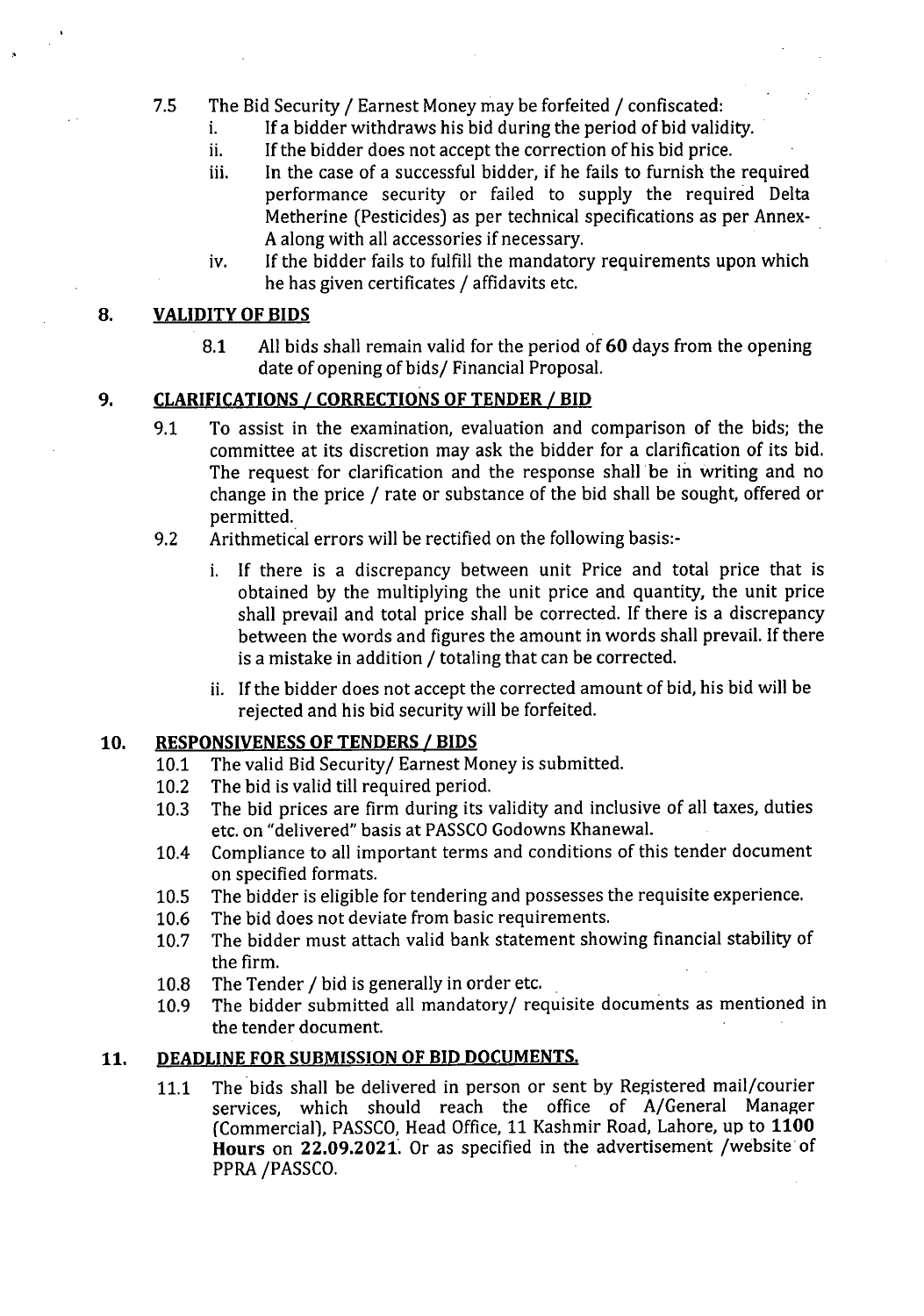# 11.2. Technical proposal shall consist/includes:-

The Tenders / Bids, which meet the following minimum requisite criteria, would be declared eligible. Requisite documents must be attached in respect thereof. Bidders must provide the under mentioned documents:-

- a. Application/letter of Intent for participation in tendering process.
- b. Firms must have valid experience in supplying of "Delta Metherine (Pesticides)"to public / private sector organizations ..
- c. Provide 2 samples of Delta Metherine as per required specifications for lab test.
- d. Firm must attach valid bank statement in original showing financial stability of the firm.
- e. Copy of Income Tax / Sales Tax Registration.
- f. Fresh Certificate from Manufacturers.
- g. Registration certificate, registered with the Government of Pakistan in terms of agricultural Pesticides Ordinance 1971.
- h. Copy of authorized dealership or distributorship or manufacturers firms certificate.
- i. Office details at Lahore and other cities (if applicable) with Phone Numbers/Addresses.
- j. Affidavit on Stamp Paper of Rs. 100/- that the firm is not black listed by any Government / Semi Government Department as per Specimen at Annex-B.
- k. Certificate on company's letterhead that the firm would supply Delta Metherine (Pesticides)" For Imported Wheat 2021.
- I. Noncompliance to the same may result in immediate termination of "Acceptance / Supply Order/Agreement" leading to forfeiture of earnest money / performance security and blacklisting of firm as per Specimen at Annex-C.

# 11.3 Financial proposal shall consist/include of;-

- a) This bidding documents duly signed and stamped.
- b) Pay order/demand draft /Banker's Cheque against 2% Earnest Money (Rule 25 of PPRA Rules).
- 11.4 Bids should be submitted in sealed envelope containing necessary information regarding Tender Notice and warning message "DO NOT OPEN BEFORE08.10.2021 AT 1130 Hours.
- 11.5 Opened, e-mailed or faxed tenders / bids will not be accepted / entertained.
- 11.6 Any bid received by the PASSCOafter the date and time of tender opening will be returned as unopened to sender / bidder.

### 12. OPENING OF BID

- 12.1 PASSCO's relevant committee (i.e. Tender Committee) will open technical bids at 1130 Hours on 22.09.2021 and financial bids of technically qualified bidder at 1130 Hours on 08.10.2021 in the presence of company's authorized representatives who choose to be present at PASSCO Head Office Lahore at scheduled date and time.
- 12.2 The bidders shall drop the bidding documents completed in all aspects duly signed in sealed envelope marked as bid for Supply of "Delta Metherine (Pesticides)" in bold and legible letter to avoid confusion on delivered basis in tender box placed at Commercial Wing PASSCO Head Office Lahore by 1100 hours on 22.09.2021.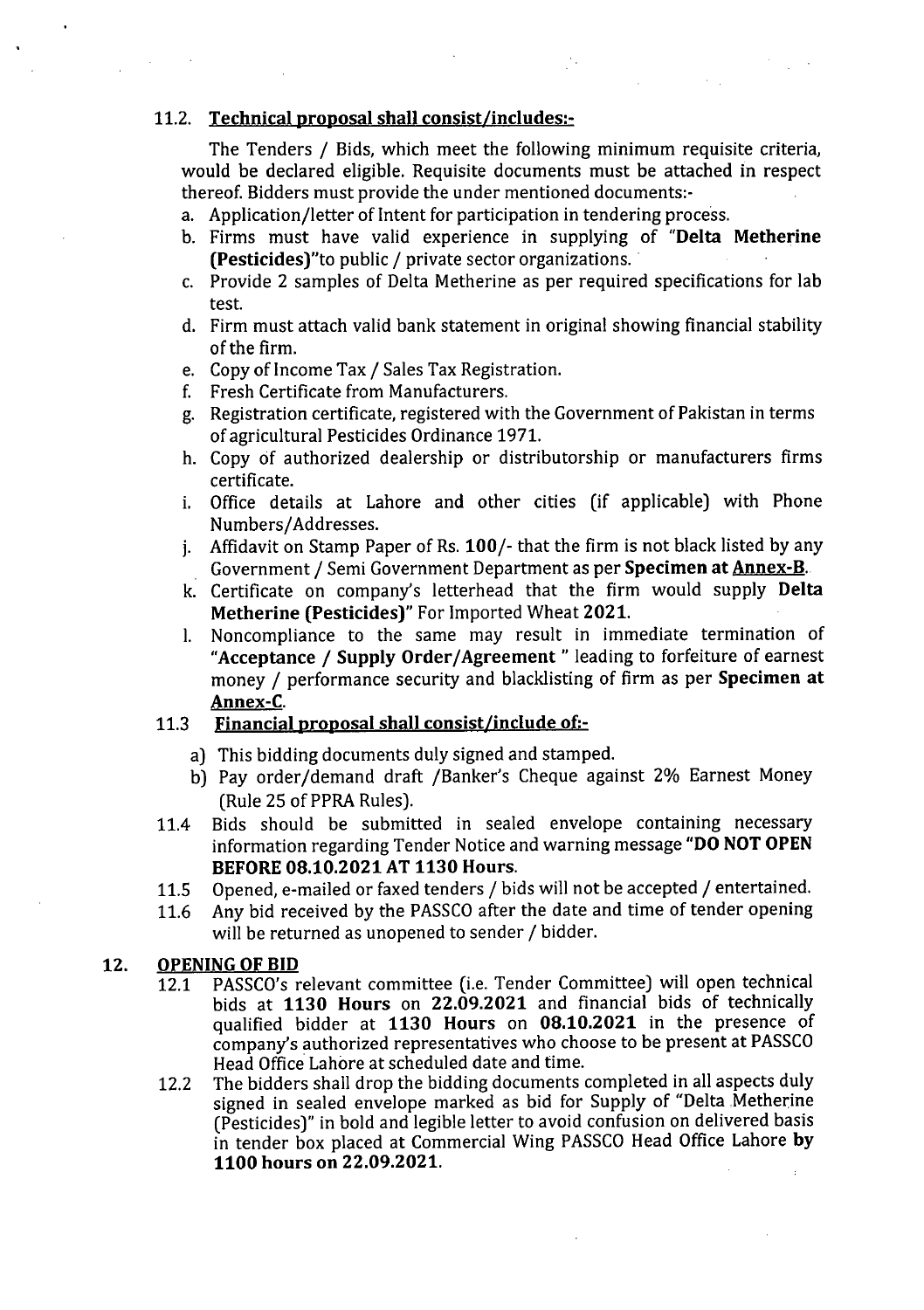- 12.3 Technical Proposal & Financial Proposal of technically qualified bidder will also be entertained in the light of Rule 36(b) of PPRA Rules that is Single Stage - Two Envelope Procedure.
- 12.4 The relevant committee will resolve any issue raised by the bidders, on the spot. Any issue related to the proceeding after the same have concluded, shall not be entertained verbally or in writing.

# 13. EVALUATION OF BIDS

- 13.1 A bid determined as non-responsive will be rejected and will not subsequently be made responsive by the bidder by correction of the nonconformity.
- 13.2 The relevant Committee will evaluate and compare only the bids previously determined to be responsive. The bids will be evaluated as a whole.
- 13.3 It will be examined in detail whether the items offered by the company complies with the Technical specifications as provided in this tender document as per Annex-A. For this purpose, the company's data will be compared with the tender document eligibility and evaluation criteria along with visit to company facilities / offices for physical inspection.
- 13.4 It will be examined in detail whether the documents comply with the conditions of the tender document. It is expected that no major deviation / stipulation shall be taken by the company / firm.
- 13.5 Any minor informality or non-conformity or irregularity in the documents, which does not constitute a material deviation, may be waived by PASSCO (if deemed appropriate), provided such waiver does not prejudice or affect the relative ranking of any other company / firm.

### 14. PROCESSTO BECONFIDENTIAL

- 14.1. No company / firm shall contact PASSCO on any matter relating to its tendering process from the time of opening to the time of tendering announcement.
- 14.2 Any effort by a bidder to influence PASSCO in the evaluation, comparison or selection, decision may result in the rejection of its bid.

# 15. TECHNICAL EVALUATION COMMITTEE (TEC)

ŧ p

- 15.1 The Technical proposal submitted by the bidder will be evaluated against the aforementioned technical requirements by a Technical Evaluation Committee constituted by Commercial Wing.
- 15.2 Furthermore the Committee will take all appropriate measures/actions as deemed fit to complete the assigned task.

# 16. AWARD CRITERIA & PASSCO's RIGHT

16.1 The contract will be awarded to most advantageous bidder (as per rule 38 of PPRA rules) provided that such bidder have been determined to be technically qualified to satisfactorily perform the contract. The selected company will have to furnish a performance security @ 5% of total bid price in addition to 2% of the tendered value already deposited as bid money/earnest money valid till completion of contract.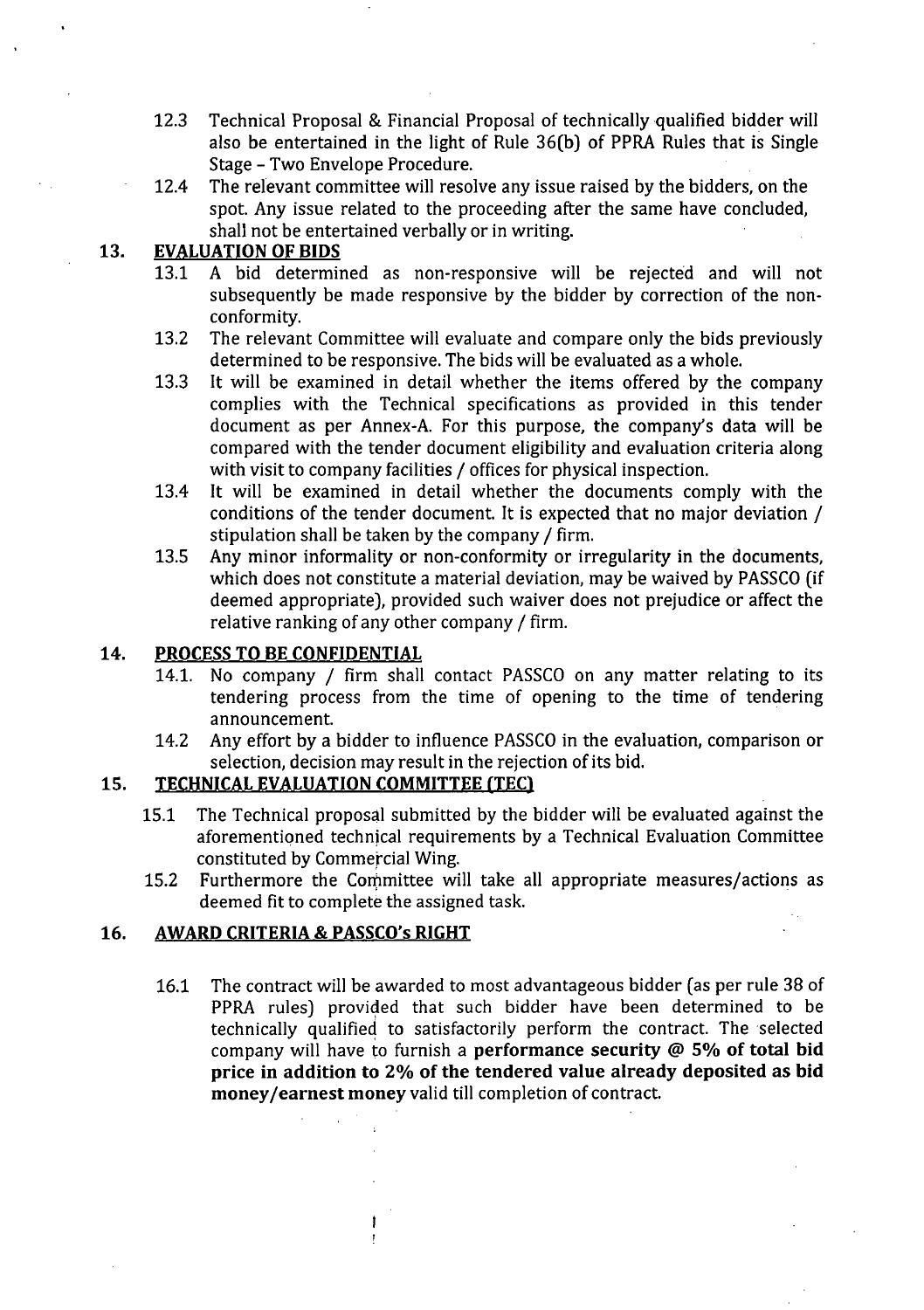16.2 The PASSCO reserves the right to accept or reject any submitted bid, as per PPRA rule and to annul the tendering process and reject all bids, at any time prior to award of order, without thereby incurring any liability to the affected bidders or any obligation to inform the affected bidders of the grounds for the PASSCO's action.

# 17. REQUIREMENT / FORMAT OF BID<br>17.1 All bidders shall quote the

All bidders shall quote their Price / Rates along with 2% bid security /earnest money of the total bid price in the form of a Pay Order/Demand Draft/Banker Cheque as per this tender document requirement/ obligations.

#### 18. FIRM'SRESPONSIBILITIES

- 18.1 The Firm shall supply the REQUIRED ITEMS PROMPTLY in accordance with Supply Order.
- 18.2 The firm shall not subcontract the Supply Order.
- 18.3 Transportation for delivery of items at final destination will be the responsibility of the firm. The firm shall ensure proper packing of goods to avoid deterioration of goods etc.

#### 19. Shelf Life.

I The shelf life of the offered store should not be less than (20) twenty months from the date of delivery of consignment.

#### 20. Packing and Marking.

Pesticides (Delta Metherine) will be properly packed in firmly sealed/leak proof cases/cartons of one liter pack alternatively manufacturer standard packing shall also be acceptable. Expiry date of Delta Metherine should be printed on the label as per Agricultural Pesticides Ordinance, 1971.

# 21. Inspection.

Inspection of goods will be carried out by inspection committee constituted by Commercial Wing PASSCO and rep of supplier within three days on receipt who will ascertain the general condition of the containers. If the bottles/packing material is fit/OK (airtight) then the committee will draw one representative sample from each batch and will be got available test in any Government laboratory as the buyer may deem fit, Lab test report to be communicated to *A/GM* Commercial immediately. (Lab test charges will be borne by the Seller). If stocks through visual inspection are not found according to the standard/specifications as laid in the contract the Convener Committee will inform the supplier as well as A/GM Commercial of the observation of visual inspection within two working days in writing. If the visual inspection is negative, the stock will not be accepted. The stock will be accepted in case the visual inspection report as well as laboratory test reports are found fit/ok.

#### 22. TIME FOR COMPLETION

22.1 The supplier shall adhere to time frame set forth and deliver the required items as per demand of within *given* time or as per demand of procuring agency (PASSCO) from the date of issuance of acceptance letter / supply order and submit bill along with all relevant documents detail is appended below:-

> ,  $\mathbf{L}$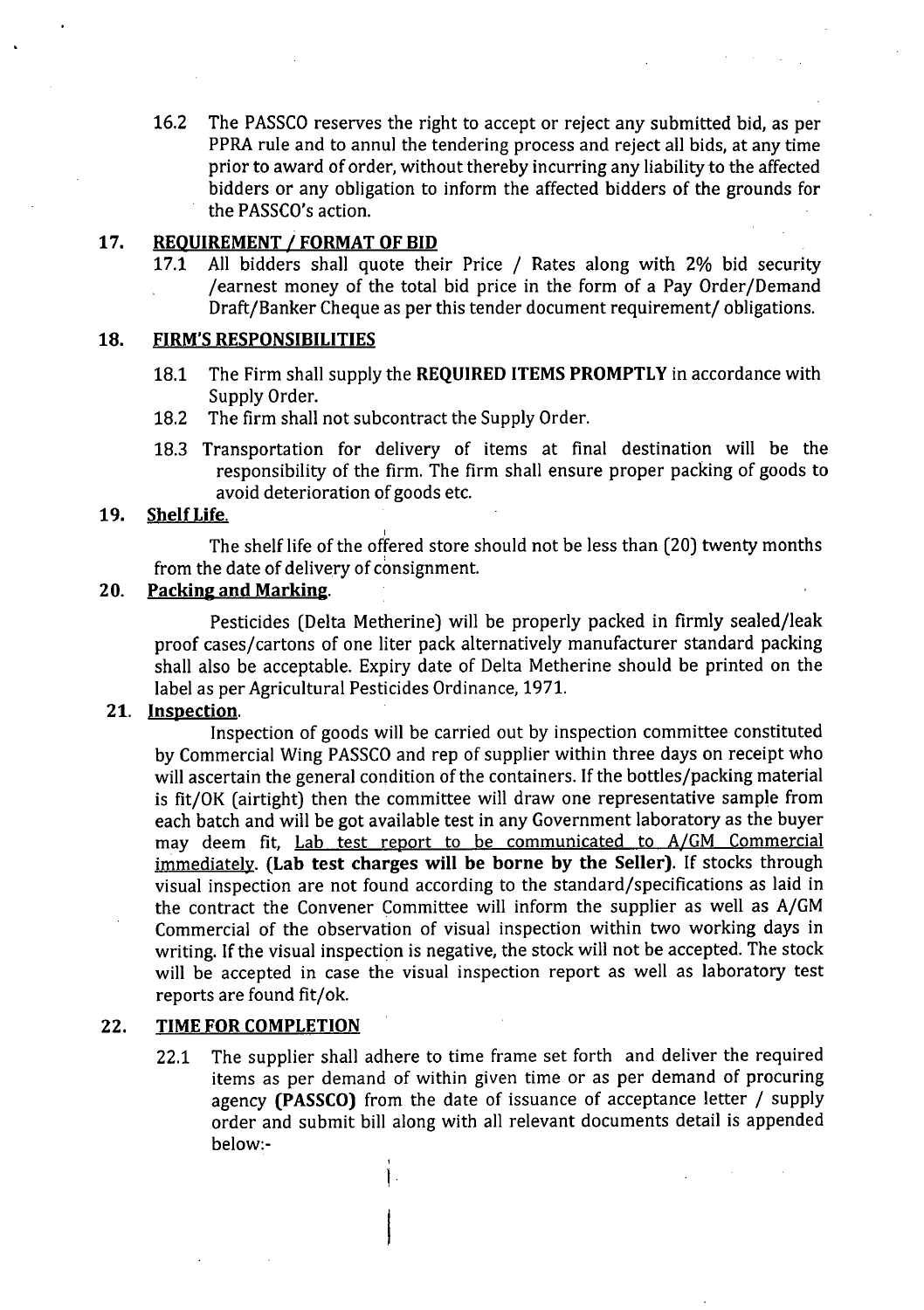- ~ Bill/Invoice.
- ~ Inspection Report.
- > Lab Test report.
- $\triangleright$  GRA (Pink Colour).
- $\triangleright$  Sales Tax Invoice.
- > Agreement.
- > Acceptance Letter.

22.2 Seller shall also indicate separately the amount of sales tax along with sales tax registration number issued by the sales tax department, in the sales tax invoice.

# 23. Late Delivery / Delay in Completion of Work:

- $\triangleright$  In case supplier fails to deliver the agreed quantity of Delta Metherine or part there of beyond (10) Ten days of the final delivery date in respect of any consignment/schedule, PASSCD may rescind the agreement, forfeit security deposited. Additionally PASS*CD* may purchase defaulted quantity of Delta Metherine at risk and cost basis, in that case, extra expenses incurred by PASSCD shall be recoverable from the defaulting supplier either from pending bills, payments dues/security or through legal re-course.
- $\triangleright$  In case of late delivery, PASSCO will charge Late Delivery (LD) charges at the rate of 2% of the cost of delta Metherine for the delay of 10 days.

#### 24. REPLACEMENT WARRANTY

- 24.1 In case, the Delta Metherine are not found according to the laid down specification. Convener Inspection Committee will notify the supplier within two (2) working days in writing after the receipt of inspection report accompanied by Lab test report under intimation to A/General Manager (Commercial).
- 24.2 The supplier will be responsible to replace the stocks found below specification without claiming any compensation within the delivery schedule.

#### 25. TERMSOFPAYMENT

- 25.1 Relevant payment against supply order shall be payable to the firm upon successful delivery of the required items as per supply order which shall be proved by acceptance certificate (s) issued by PASSCO or its committee.
- 25.2 All the payment shall be made through crossed Cheque in the Pak Rupees.
- 25.3. Taxes will be deducted as per government rules at the time of payment.

#### 26. DEFAULT BY SUPPLIER

- 26.1 If the firm fails to supply the required items/ refuses or fails to comply with a valid instruction of the PASSCO, the PASSCO may give notice and stating the default.
- 26.2 If the firm has not taken all practicable steps to remedy the default within 07 days after receipt of PASSCO's notice, PASSCO may cancel the order and performance security / earnest money will be forfeited / confiscated, leading further towards Blacklisting of the Firm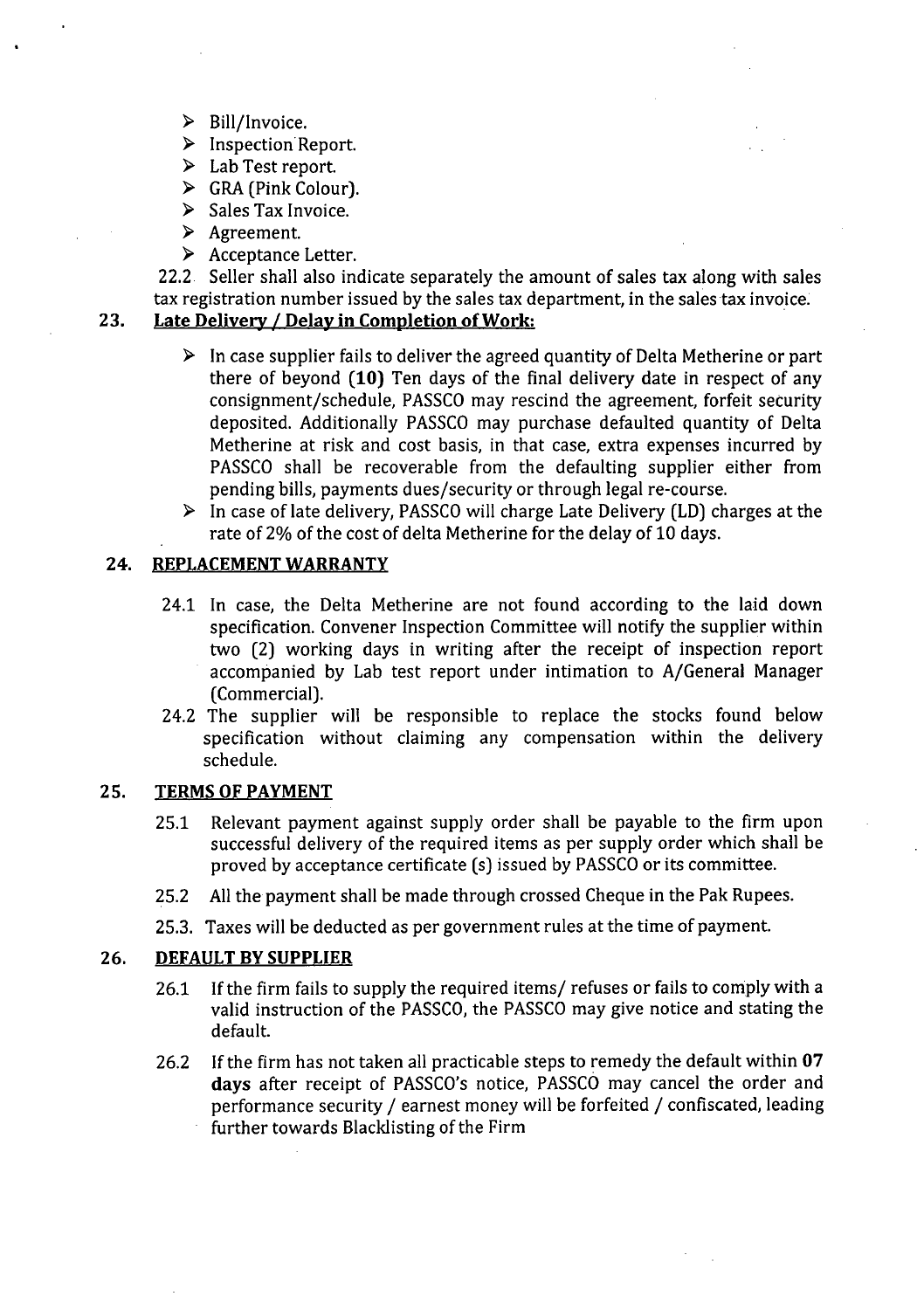#### 27. FORCE MAJEURE

27.1 Force majeure shall mean any event, act or other circumstances or not being an event, act or circumstances under the control of the PASSCO or of the Firm i.e., Earthquake, Flood, or any other Severe Climatic circumstances. Nonavailability of material and those Items ancillary to material or any other event leads towards clear negligence of the firm shall not constitute Force majeure.

 $\overline{1}$ 

- 27.2 If by reasons of Force Majeure, the Items cannot be delivered by the due delivery date, then the delivery date may be extended on the written request of supplier except extreme circumstances that may be granted by MD PASSCO on case to case basis.
- 27.3 The firm shall not be liable for liquidated damages, forfeiture of its Performance Security, blacklisting for future tenders, termination for default, if and to the extent of his failure *j* delay in performance jdischarge of obligations is the result of an event of Force Majeure.
- 27.4 If a Force Majeure situation arises, the Firm shall, by written notice served on the PASSCO, indicate such condition and the cause thereof. Unless otherwise directed by the PASSCO in writing, the firm shall continue to perform under the supply order as far as is reasonably practical, and shall seek all reasonable alternative means for performance not prevented by the Force Majeure event.

#### 28. Arbitration:

In case of any difference or dispute between the parties arising out of this agreement or in the matter enumerated therein, the same shall be referred to the sole arbitration of the Managing Director PASSCO for the time being of Pakistan Agricultural Storage and Services Corporation Limited (PASSCO) or any person nominated by him whose award shall be final and binding on the parties to this agreement.

#### 29. Jurisdiction of Court:

Regarding the issue of jurisdiction in case of litigation between parties hereto, the court at Lahore shall have the exclusive jurisdiction to entertain such dispute.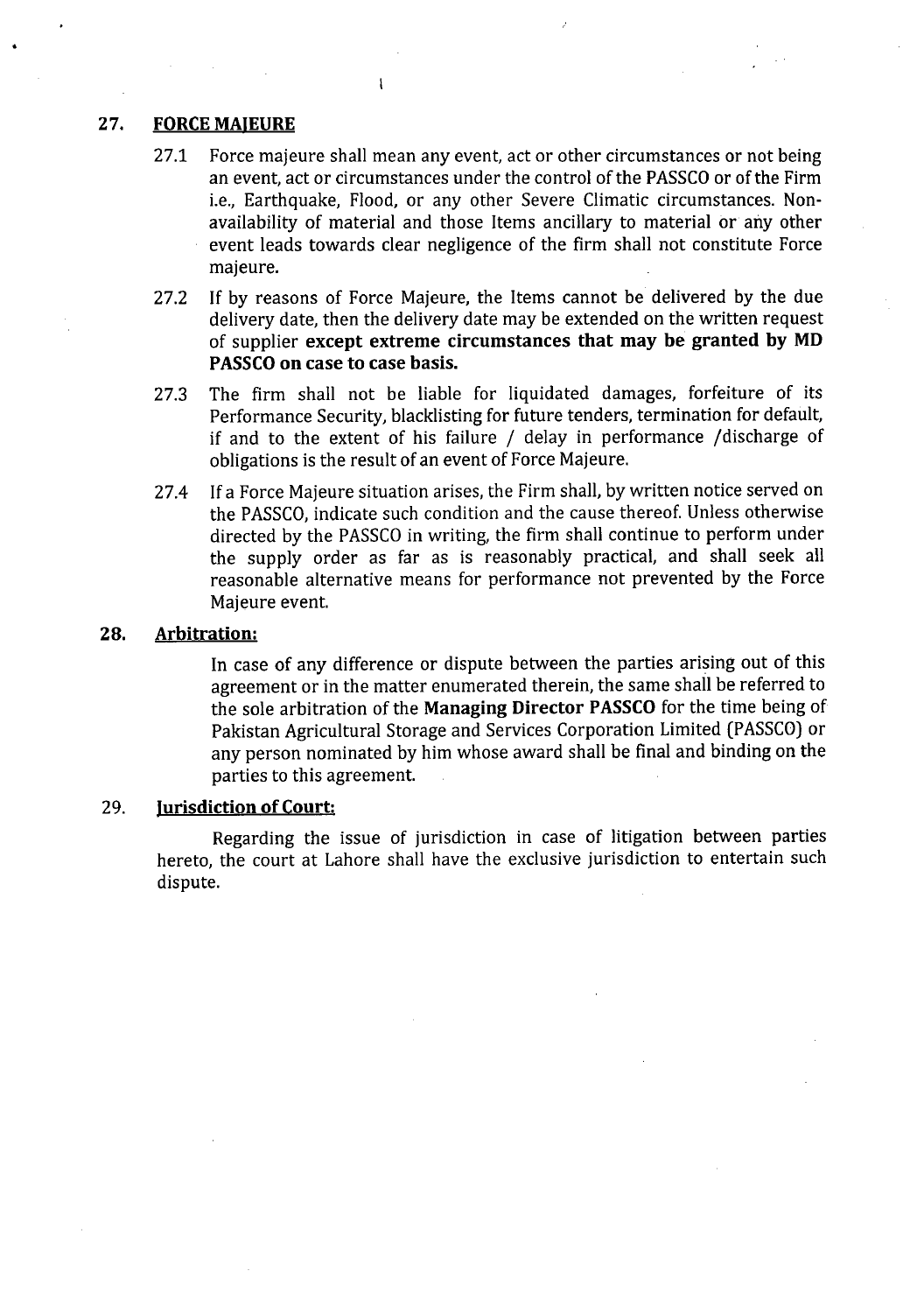# **PAKISTAN AGRICULTURAL STORAGE & SERVICES CORPORATION LIMITED**

#### **CERTlFCATE**

I/WE DO HEREBY CONFIRM TO HAVE READ AND UNDERSTOOD THE TERMS AND CONDITIONS OF BIDDING DOCUMENTS FOR **SUPPLY OF 1,100 LITERS DELTA METHERINE FOR IMPORTED WHEAT 2021** AND ALL OTHER DETAILS CONTAINED IN THE TENDER DOCUMENT. I /WE THEREFORE, SIGN HEREUNDER AND EACH PAGE OF THE DOCUMENT IN TOKEN OF HAVING ACCEPTED ALL WHAT IS ELUCIDATED THEREIN.

#### NOTE.

If WE HAVE SUBMITTED 2 **SEALED** SAMPLES OF DELTA METHERINE AT COMMERCIAL WING PASSCO HEAD OFFICE LAHORE BEFORE DROPPING THEN TENDER IN THE TENDER BOX AND I /WE ACCEPTED THE SAME,

| Signature.     |  |
|----------------|--|
| Name of Bidder |  |
| Name of Firm   |  |
| <b>Address</b> |  |
|                |  |

Stamp of the Firm \_

Telephone No Office

Mobile NO, \_

Fax No. Email address \_

CNIC NO, All CONIC NO, All CONIC NO, All CONIC NO, All CONIC NO, All CONIC NO, All CONIC NO, All CONIC NO, All CONIC NO, All CONIC NO, All CONIC NO, All CONIC NO, All CONIC NO, All CONIC NO, All CONIC NO, All CONIC NO, All

Sales Tax Registration Number \_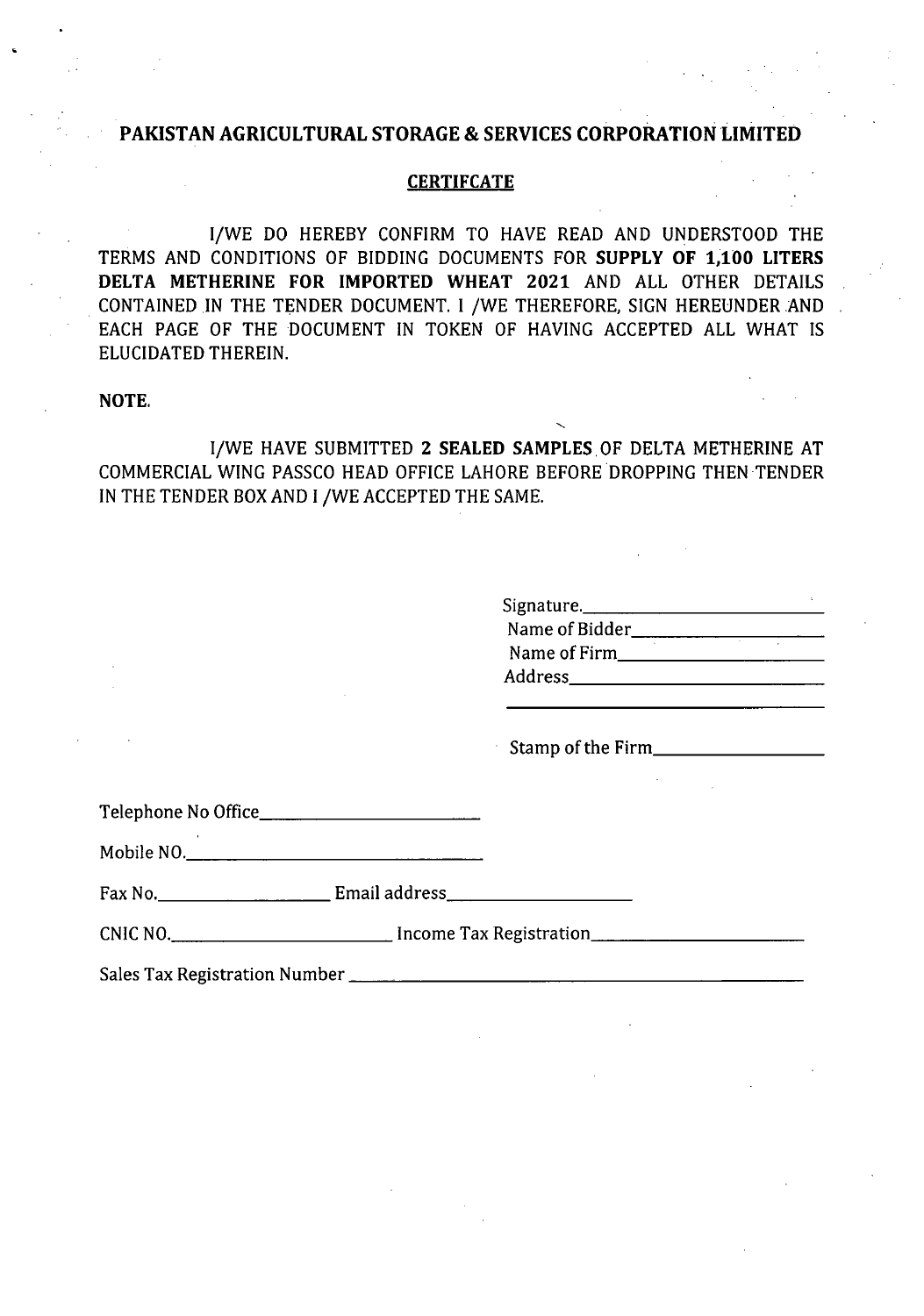# . PAKISTAN AGRICULTURAL STORAGE & SERVICES CORPORATION LIMITED Required Features / specifications

IjWE HERE SUBMIT THE RATES FOR SUPPLY OF 1,100 *(15%+j-)* Liters DELTA METHERINE INCLUSIVE OF ALL TAXES & DUTIES ON "DELIVERED BASIS AT PASSCO GODOWNS KHANEWAL AS PER FOLLOWING SCHEDULE:-

| Upto 10.11.2021 | $\bullet$ | 1.100 Liters |
|-----------------|-----------|--------------|
| l'otal          | $\bullet$ | 1.100 Liters |

1. Specifications.

|    | As per FAO issued by Department of Plant Protection M/O National Food security<br>& research Islamabad, under ordinance Pesticides 1971.                                                         | Rate per liter on<br>delivered basis<br>at PASSCO<br>destination<br><b>Khanewal</b> |
|----|--------------------------------------------------------------------------------------------------------------------------------------------------------------------------------------------------|-------------------------------------------------------------------------------------|
| a. | The material shall consist essentially of Delta Metherine as active<br>ingredient 2.5% EC approved formula /specifications by the Plant<br>Protection Institute Faisalabad Government of Punjab. |                                                                                     |

I/WE HAVE SUBMITTED 2X SEALED SAMPLES OF "Delta Metherine" AT COMMERCIAL WING PASSCO HEAD OFFICE LAHORE BEFORE DROPPING THE TENDER IN TENDER BOX AND I /WE ACCEPTED THE SAME.

| Signatures________________________________ |               |                         |                                                                                                                                               |
|--------------------------------------------|---------------|-------------------------|-----------------------------------------------------------------------------------------------------------------------------------------------|
| Name of Bidder_______________________      |               |                         |                                                                                                                                               |
|                                            |               |                         | in a                                                                                                                                          |
|                                            |               |                         | $\mathcal{F}^{\mathcal{G}}_{\mathcal{G}}$ , where $\mathcal{F}^{\mathcal{G}}_{\mathcal{G}}$ , where $\mathcal{F}^{\mathcal{G}}_{\mathcal{G}}$ |
|                                            |               | _date__________________ |                                                                                                                                               |
| Amount                                     | Bank & Branch |                         |                                                                                                                                               |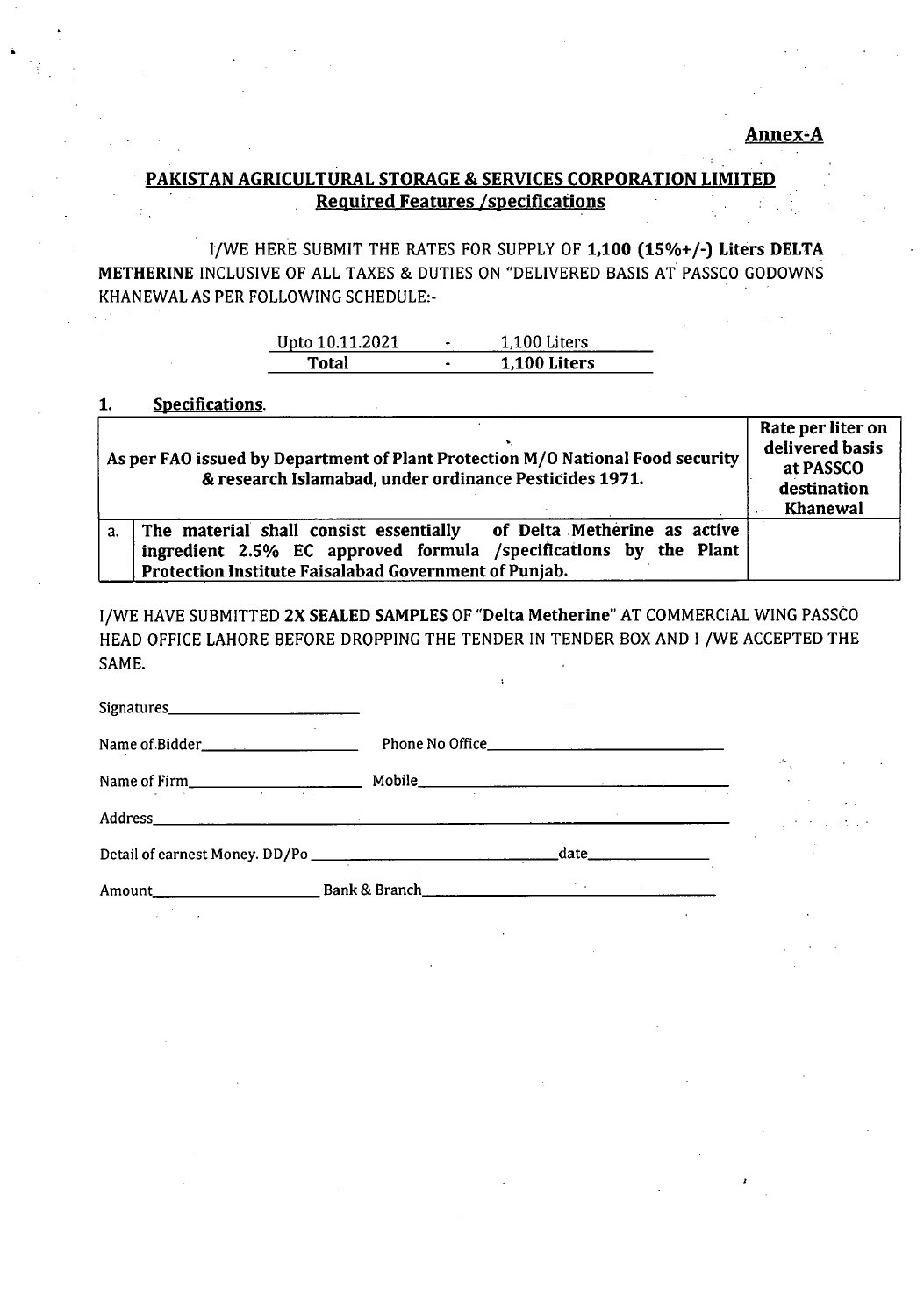# **ANNEX**

#### (Must be printed on Rs.  $100/-$  Stamp Paper)

#### BLACK-LISTING CERTIFICATE.

### THE BIDDER SHALL ATTACH HEREWITH AN AFFIDAVIT STATING THAT

- a. "CERTIFIED THAT I/WE HAVE NEITHER DEFAULTED OF ANY CONTRACT / AGREEMENT WITH ANY FEDERAL / PROVINCIAL / LOCAL GOVERNMENT NEITHER INCLUDING ITS DEPARTMENTS / BODIES / SUBSIDIARIES AND/OR ORGANIZATIONS / INSTITUTIONS IN LAST TWO YEARS, NOR BLACKLISTED BY ANY ONE OF THOSE ELUCIDATED ABOVE.
- b. IF, AT LATER STAGE, AFFIDAVIT IS FOUND FABRICATED / FACTIOUS, SECURITY ALREADY DEPOSITED MAY BE FORFEITED BY PASSCO".

Agency Seal:

•

#### ATTESTED BY NOTARY PUBLIC